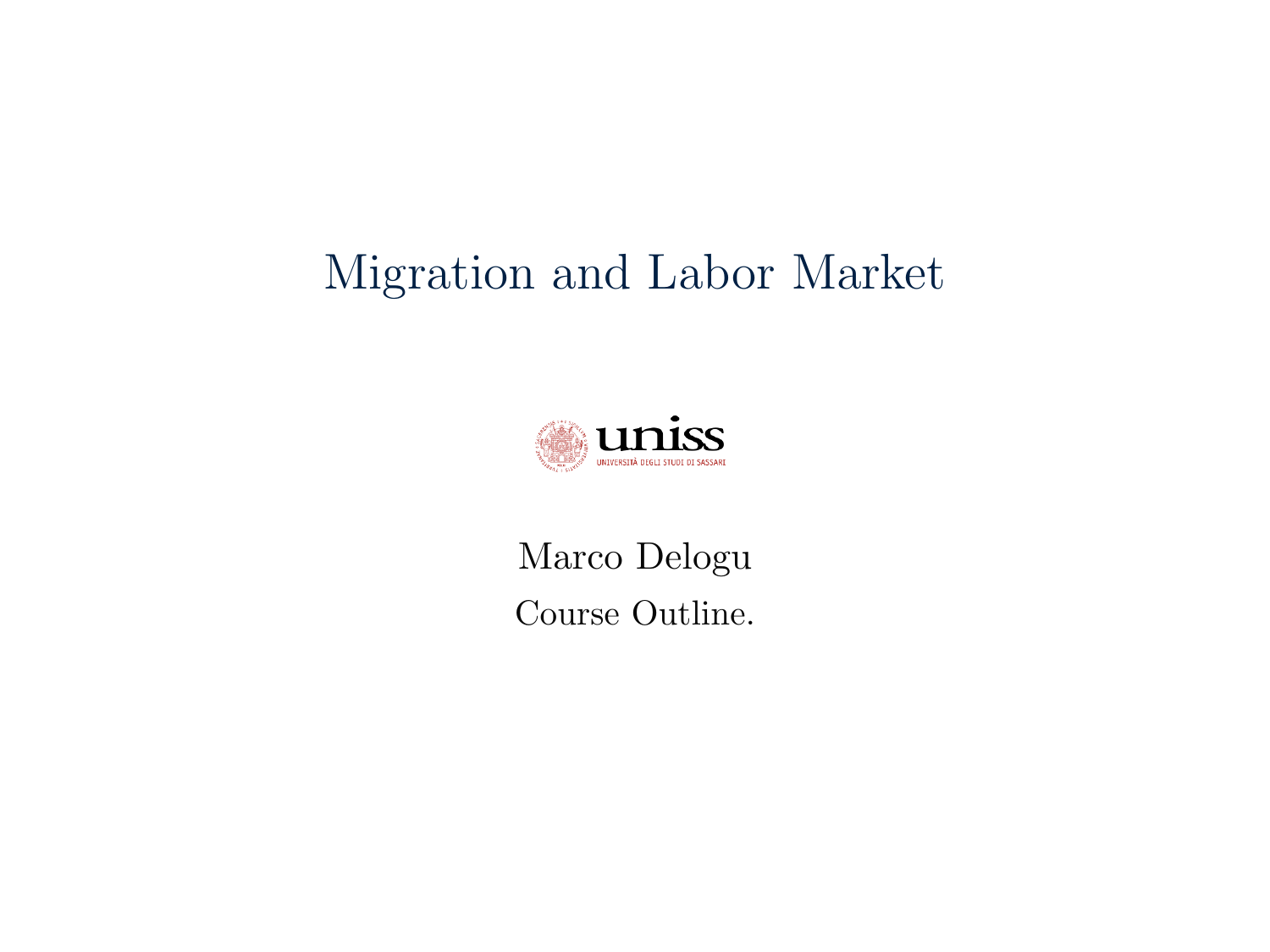- $\blacktriangleright$  My contact information
- $\blacktriangleright$  Email: mdelogu@uniss.it,
- I For any information regarding course: write me an email, I answer promptly
- ▶ Meeting: available, tuesday afternoon, room F7. However, I am available at any time, better to write me an email in advance
- $\blacktriangleright$  I'm going to share to you all the material through the TEAMS and EDISEA online platform

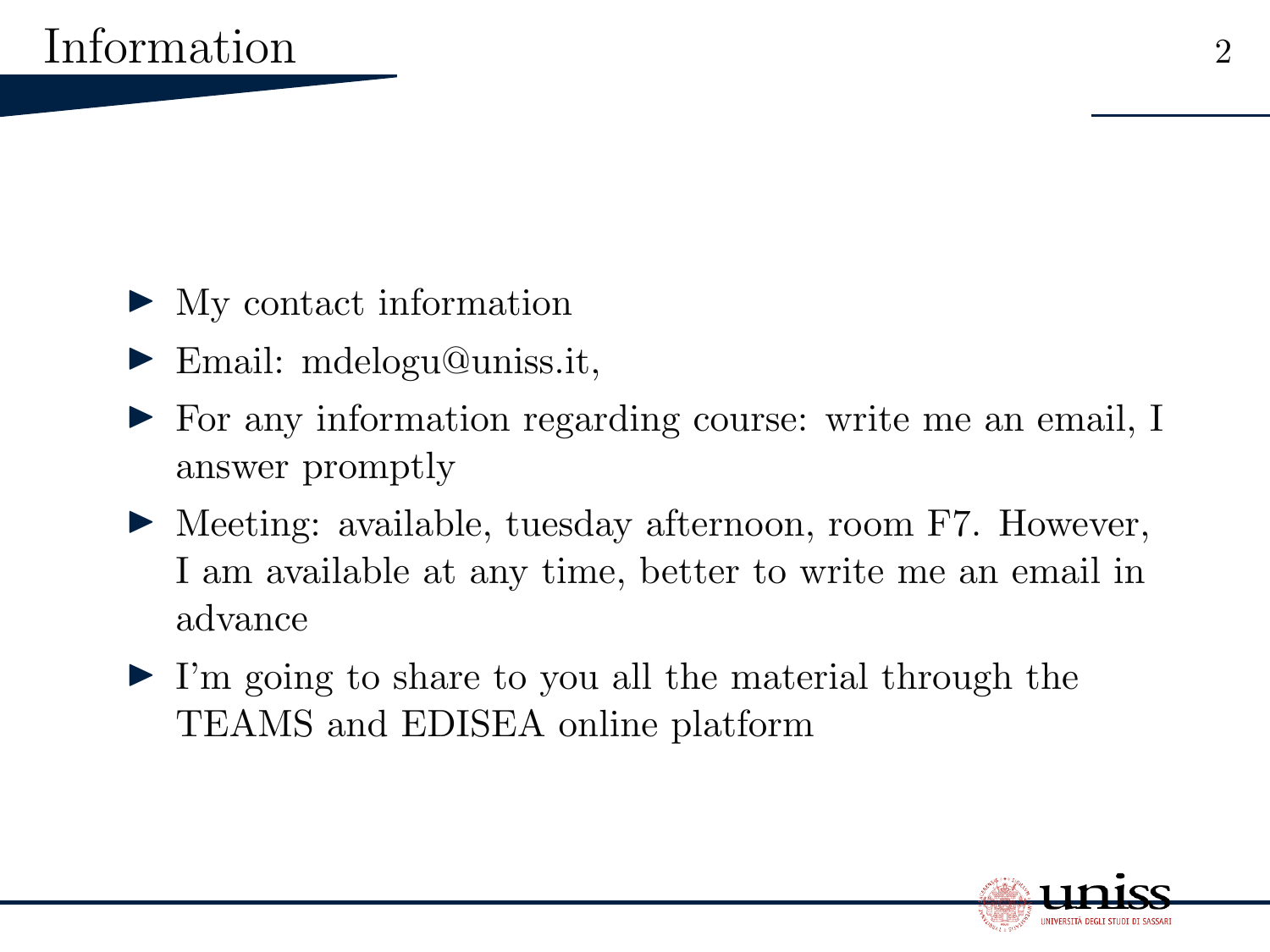What is this course about? 3

- 1. Theory and Empirics of the effects of migration on the labor market
	- 1.1 We start with the workhorse model: the labor market immigration model.
	- 1.2 In a second step we derive the concept of the Immigration Surplus. Extension: mobile capital, heterogeneous labor
	- 1.3 Globalization and migration flows. How would be a world without borders?
	- 1.4 Empirical evidence on the effect of migration on the labor market at destination
- 2. Extensions:
	- 2.1 Brain Drain: what happens when the bright and the best leave their country?
	- 2.2 Selection: Who finally decides to migrate? Is the king of migrants a byproduct of the labor market?
	- 2.3 Demand Effects: Introduction to the Dixit Stiglitz setup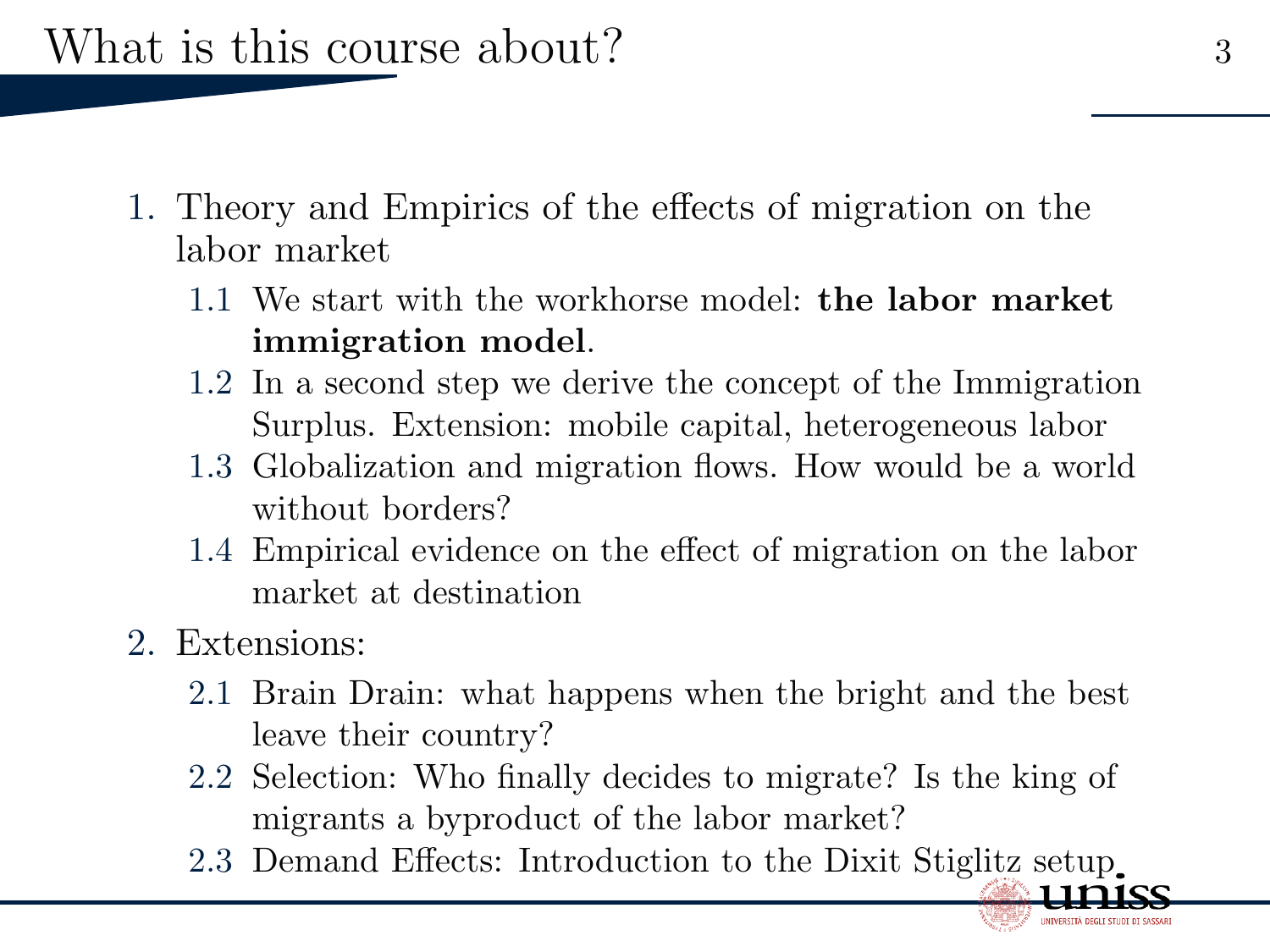## ▶ Books and Papers

- ▶ Bodvarsson Van de Berg, The Economics of Immigration
- $\triangleright$  Borjas, Immigration Economics
- ▶ Borjas, Immigration and Globalization, A review essay, Journal of Economic Literature, 2015
- I Clemens, Economics and Emigration: Trillion-dollars bills on the sidewalk, Journal of Economic Perspectives, 2011
- ▶ Borjas, Handbook of Labor Economics 1999, The Economic Analysis of Immigration.
- $\blacktriangleright$  Feel free to ask, I am available to suggest you other references
- ► Each set of slides provides you additional references on selected topics

Important: To succeed at the exam, slides are enough! Slides will be made available at the end of each lecture

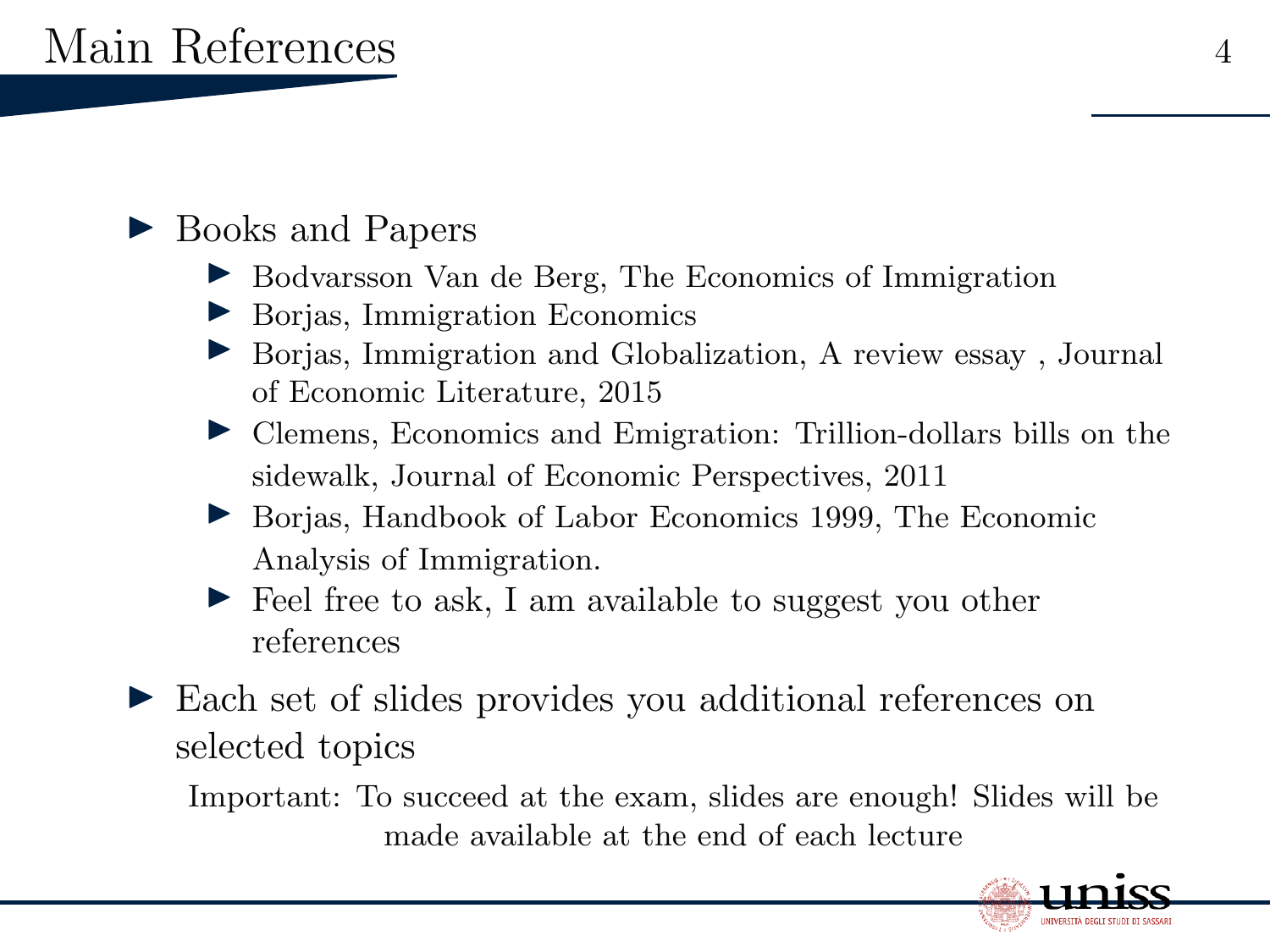## $\blacktriangleright$  The exam is made by up to 3 parts:

- 1. 10 Multiple choice questions. This part is worth 10 points out of the 30 available. Compulsory
- 2. 1 Theoretical Question. You are supposed to provide a concise answer using a little more than half of a page. You can choose your question among two. This part is worth 10 points out of the 30 available
- 3. 1 Exercise. You will choose which exercise to solve among two. This part is worth 10 points. Solving one ( and only one) of the two exercises will grant you 10 points (maximum)